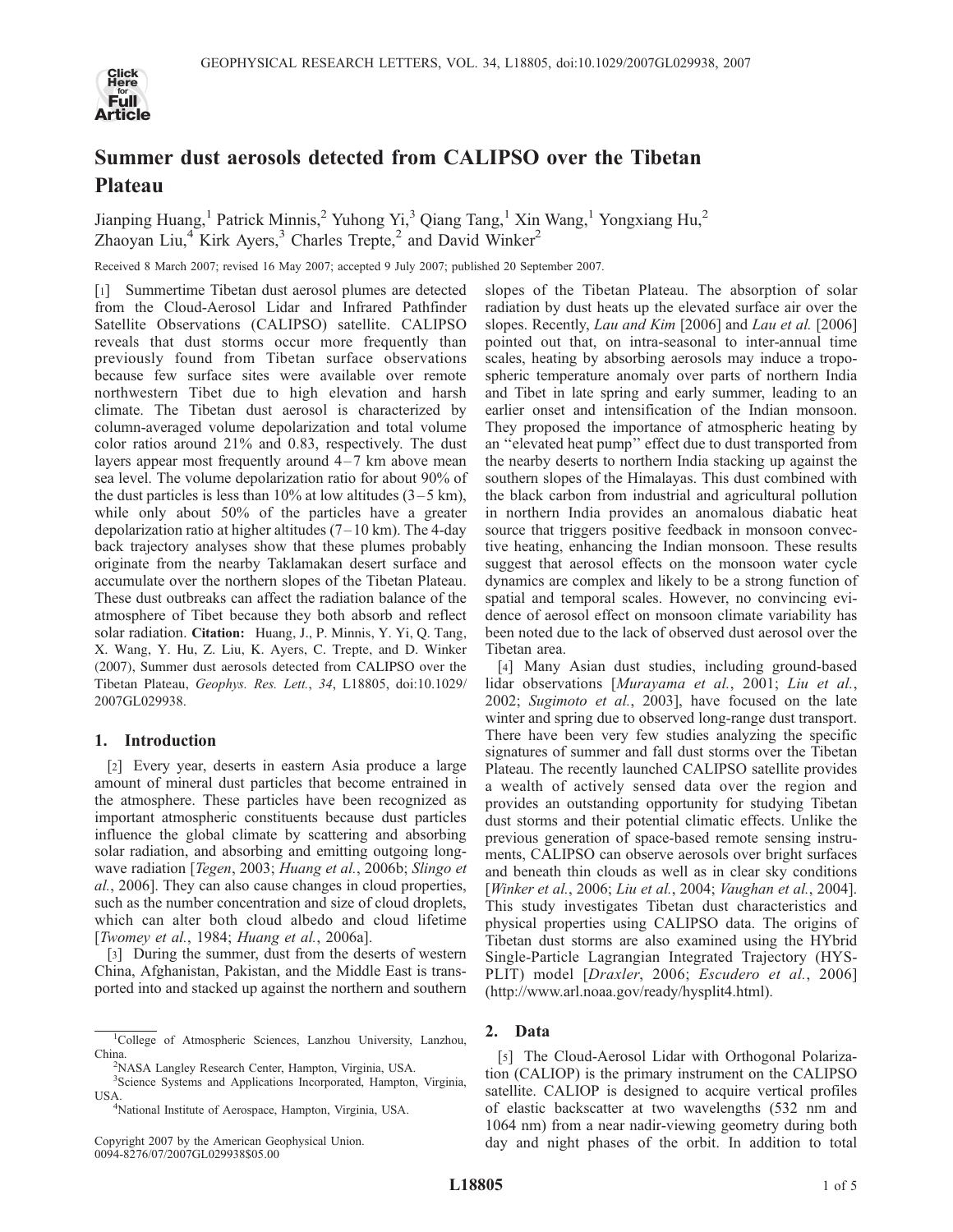

Figure 1. (a) The altitude-orbit cross-section of total attenuated backscattering intensity over Taklamkan-Tibet Plateau. (b) The vertical profiles of total 532 nm attenuated backscattering intensity (black curve) and depolarization ratio (green curve) about 20 GMT on 27 July 2006 at  $39.23^{\circ}$ N,  $88.93^{\circ}$ E. (c) Same as in Figure 1b but for  $37.89^{\circ}$ N,  $88.52^{\circ}$ E.

backscatter at the two wavelengths, CALIOP also provides profiles of linear depolarization at 532 nm. The depolarization measurements enable the discrimination between ice and water clouds, and the identification of non-spherical aerosol particles. CALIOP measurements taken from June through September 2006 over the Tibetan area  $(25-45^{\circ}N,$  $75-100^{\circ}$ E) were obtained to calculate the volume depolarization ratio and volume color ratio profiles. Note that the depolarization ratio and the color ratio are for total scattering, which is the combination of particulate and molecular scattering.

[6] Aura OMI (Ozone Monitoring Instrument) AAI (Absorbing Aerosol Index) data are also used in this paper. The AAI indicates the presence of ultraviolet (UV)-absorbing aerosols in the Earth's atmosphere, and is derived from a residual of the measured UV reflectance [Herman et al., 1997; Torres et al., 1998; de Graaf et al., 2005]. The AAI has been used for a long time to remotely sense UV- absorbing aerosols, such as desert dust [e.g., Moulin and Chiapello, 2004].

### 3. Results

[7] A typical example of the vertical distribution of a summer dust plume over the Tibetan plateau is shown in Figure 1. On 26 July, a moderate wind and dust storm, accompanied by localized severe dust storms, developed in and extended southward from North Xinjiang and the Tarim Basin. Under the influence of this storm, a wind-blown sand and/or dust cloud persisted over northern Qinghai and Tibet through 1 August. The CALIOP orbit-altitude cross section of the 532-nm total attenuated backscatter for 27 July 2006 at 2000 UTC in Figure 1a shows that a dust layer developed over the northern slope of the Tibetan Plateau and extended from ground level to a height of  $5-9$  km above mean sea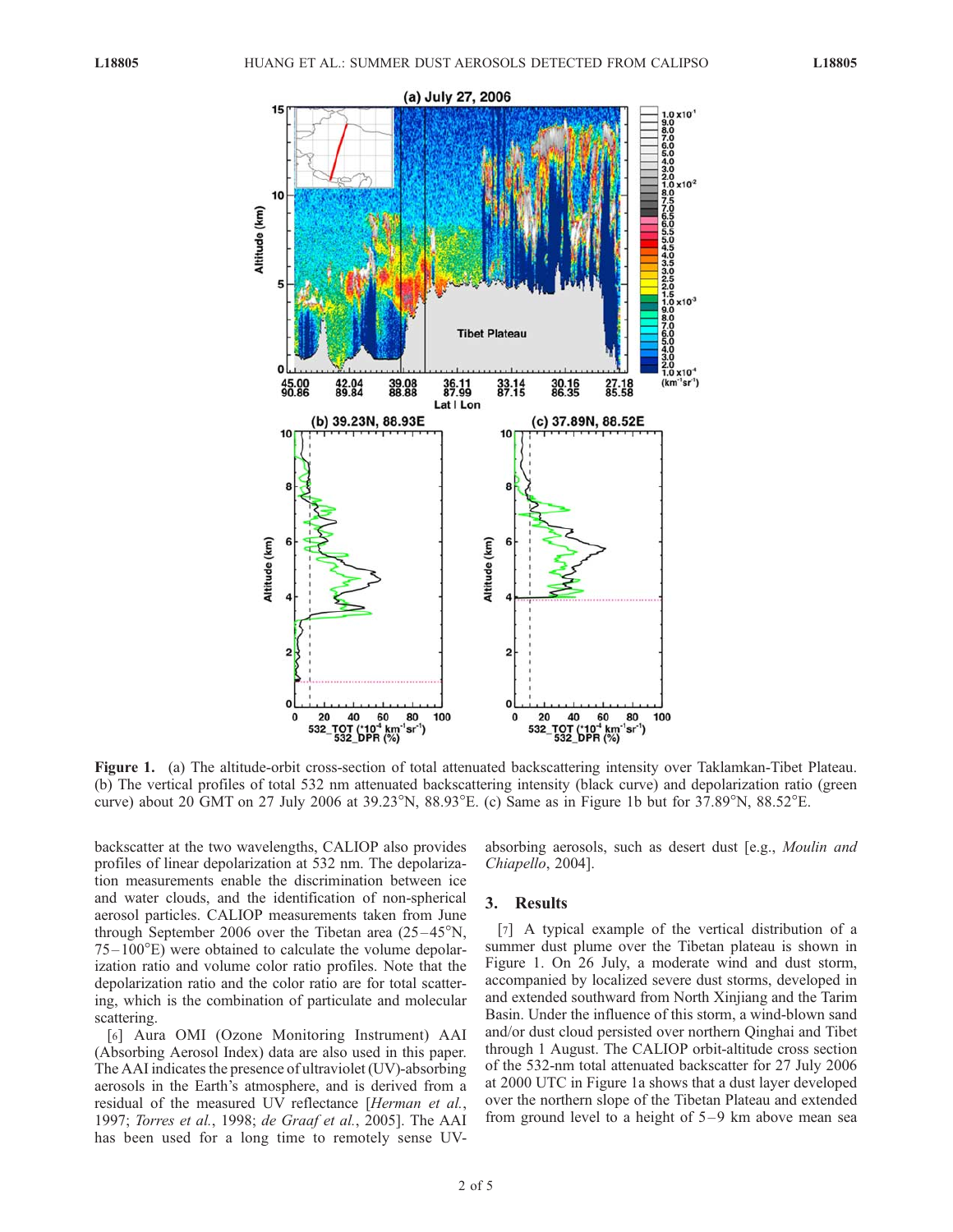

Figure 2. Aura OMI aerosol index over Taklamkan Desert and Tibet Plateau on 28 July 2006.

level (MSL). The mineral dust layer had high values of backscatter indicating that the layer was thick. Its depolarization ratio was high because it was primarily composed of largely non-spherical particles. Figures 1b and 1c show the vertical profiles of backscatter intensity and depolarization ratio at  $39.23^{\circ}$ N,  $88.93^{\circ}$ E (left vertical line in Figure 1a) and at  $37.89^{\circ}$ N,  $88.52^{\circ}$ E (right vertical line in Figure 1a), respectively. The vertical profiles of the depolarization ratio clearly show the vertical structures of the dust layers over the Taklamakan desert (Figure 1b) and the northern slope of the Tibetan Plateau (Figure 1c). The depolarization ratio of 20– 30% indicates the non-sphericity of the particles, which are assumed to be irregularly shaped dust.

[8] The vertical distribution of dust plumes is one of the critical parameters in the assessment of dust radiative forcing [Claquin et al., 1998]. An analysis of observations by Minnis and Cox [1978] and a model study by Carlson and Benjamin [1980] showed that an elevated Saharan dust layer could change the atmospheric heating rate dramatically. Liao and Seinfeld [1998] claimed that clear sky longwave radiative forcing and cloudy sky top-of-atmosphere (TOA) short-wave radiative forcing are very sensitive to the altitude of the dust layer. Meloni et al. [2005] found that SW aerosol radiative forcing at the TOA has a strong dependence on aerosol vertical profiles. One of the advantages of the CALIOP is that it provides a direct measure of the vertical structure of dust plumes. Figure 1 shows that the dust layer extends from 4 to 6.5 km over both the Taklamakan desert (Figure 1b) and the Tibetan Plateau (Figure 1c).

[9] Figure 2 shows the spatial distribution of the AAI on 28 July as derived from AURA satellite measurements that were taken about 12 hours later than the CALIPSO data in Figure 1. It is a semi-quantitative index of the columnar absorption by aerosols at 0.340  $\mu$ m. The signal is derived from the absorption of the upwelling Rayleigh scattering from the lower strata of the atmosphere [Herman et al., 1997]. It can be seen in Figure 2 that the large AAI center is in the area surrounding the Taklamakan desert in Xinjiang. The Taklamakan desert area has a high frequency of dust storm occurrence, averaging more than 80 days each year. Dust aerosols from the Taklamakan Desert are entrained to an elevation of 5 km or higher and then transported over Tibet by the prevailing winds, which explains the structure seen in Figures 1 and 2. The AAI exceeds 0.5 over most of the Tibet area and is with values greater than 1.0 over northern Tibet. These large values indicate that the aerosols are highly absorptive.

[10] To perform a statistical study of Tibetan dust plume optical properties, 10 night-time cases were selected (see Table 1). Figure 3 summarizes the composite frequency distributions of the volume depolarization ratio (Figure 3a, the ratio between the parallel component and the perpendicular component of the lidar backscatter) and the total volume color ratio (Figure 3b, the ratio between 1064 nm lidar backscatter and 532 nm lidar backscatter) as functions of altitude for these cases. As shown in Figure 3a, the depolarization ratio decreases significantly with increasing altitude. For lower layers at altitudes from 3 to 5 km, the depolarization ratio for 64% of the pixels exceeds 20%, is between 10 and 20% for 26% of the dust pixels, and is less than 10% for the remaining 10% of the dust pixels. The larger depolarization ratio indicates the presence of highly concentrated desert dust that is probably very irregular in shape. Note that the volume depolarization ratio is particle concentration dependent, that is, the higher the dust concentration, the greater the volume depolarization ratio (the closer to the particulate depolarization ratio). However, the presence of spherical aerosols can reduce the dust volume depolarization ratio. In the free troposphere, between 7 and 10 km, the depolarization ratios for 47% of the dust pixels are less than 10% and between 10 and 20% for 28% of the pixels, where the dust concentration is low relative to the molecular density. The features of depolarization ratios observed in the middle troposphere, between 5 and 7 km, fall between the values observed for the free and lower troposphere. The depolarization ratio frequency percentages were 20%, 33% and 47% for the  $0-10\%$ , 10-20% and >20% ranges, respectively. In comparison to the volume depolarization ratio, the distributions of volume color ratio with values ranging from 0.6 to 0.9 (Figure 3b) remain relatively unchanged vertically although data with low depolarization ratio values have been removed.

[11] To investigate the dust aerosol origins, air mass trajectories were computed with the HYSPLIT model for the 10 cases listed in Table 1. Back trajectories with starting points, based on the CALIPSO observation, were computed for a 4-day period. The starting points from the back trajectory analyses (i.e., the end point of dust transport) are marked with stars in Figure 4. The horizontal trajectory curves show that the dust plumes observed over the Tibetan Plateau all originated from the Taklamakan Desert. However,

Table 1. Summer Tibetan Dust Storm Cases Selected From June to September 2006

| Case           | Date               | Start Point of Backward<br>Trajectory | Ground Height at<br>Start Point, m |
|----------------|--------------------|---------------------------------------|------------------------------------|
|                | June 27, 2006      | 36.67°N, 91.25°E                      | 4611.6                             |
| 2              | July 9, 2006       | 36.00°N, 85.00°E                      | 4979.0                             |
| 3              | July 27, 2006      | 36.11°N, 87.99°E                      | 4995.6                             |
| $\overline{4}$ | July 30, 2006      | 36.11°N, 80.26°E                      | 4297.1                             |
| 5              | August 1, 2006     | 34.92°N, 83.01°E                      | 5239.8                             |
| 6              | August 12, 2006    | 36.11°N, 87.97°E                      | 5006.7                             |
| 7              | August 19, 2006    | 36.11°N, 86.43°E                      | 5040.1                             |
| 8              | September 4, 2006  | 37.57°N, 86.62°E                      | 3516.8                             |
| 9              | September 6, 2006  | 36.11°N, 89.48°E                      | 4914.2                             |
| 10             | September 20, 2006 | 36.41°N, 86.46°E                      | 4938.7                             |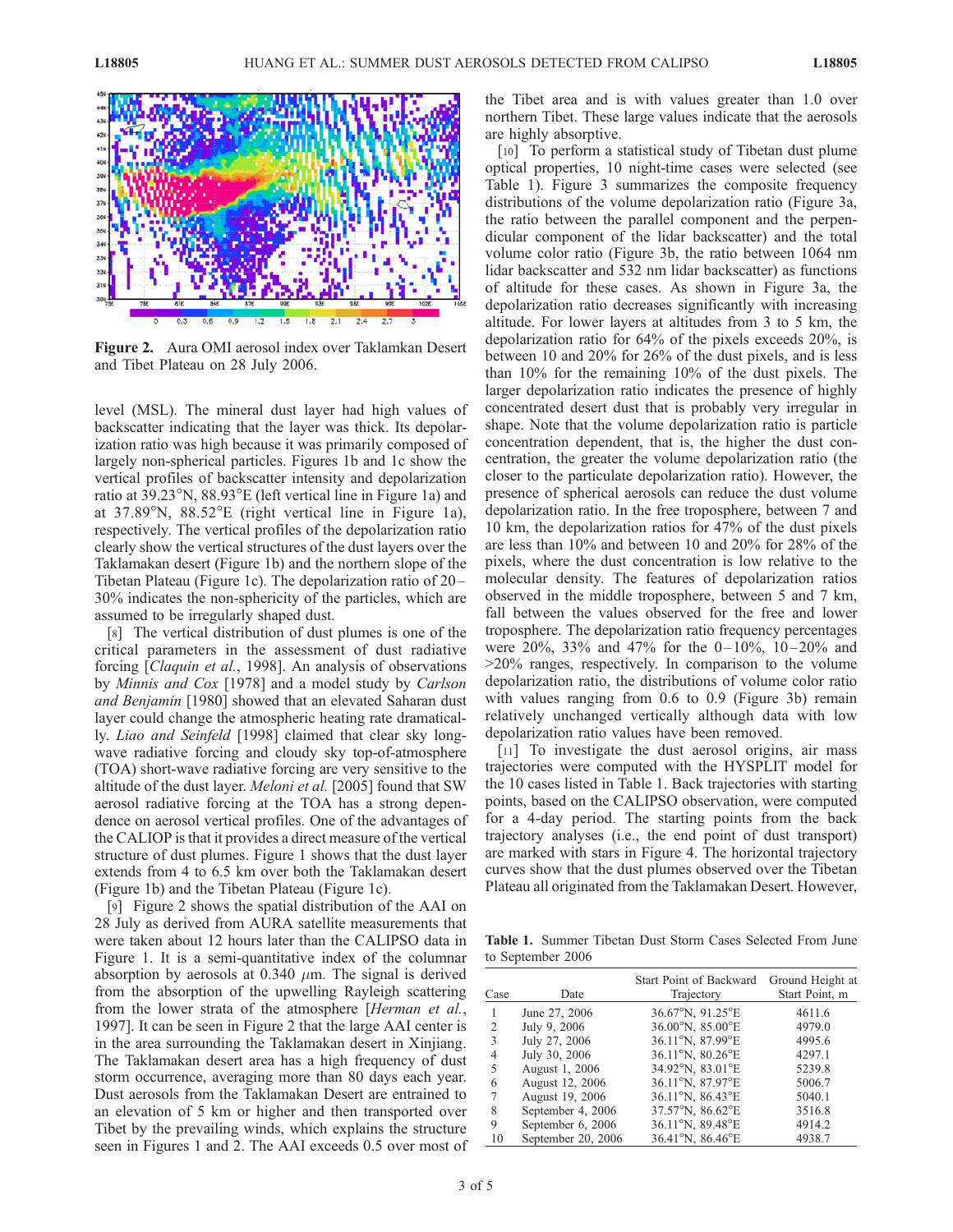

Figure 3. Frequency distribution of (a) the depolarization ratio and (b) the color ratio as functions of altitude for the 10 selected cases.

the back trajectories show that the dust particles are not directly lofted to the Tibetan Plateau but that most transports occur around the anticyclonic pathway. The dust first moves eastward and then turns to the south around the edge of desert. After that the dust moves westward and accumulates over the northern slopes of the Tibetan Plateau where eventually it is lofted up over the plateau. This pathway may be related to the low thermal cyclone that occurs when dust storms are observed in the Taklamakan Desert.

#### 4. Conclusions and Discussion

[12] This paper presents direct Tibetan dust aerosol measurements from CALIPSO observations during summer, a season that is typically inactive for the development of dust storms. The dust particles primarily originate from the nearby Taklamakan desert and accumulate over the northern slope of the Tibetan Plateau. Because surface stations are mainly located on the eastern Tibetan Plateau, no surface observations are available over the northwestern region due to high elevation and harsh climate. However, during summer most Tibetan dust plumes develop elsewhere and are transported over western Tibet and remain undetected from the surface. Thus, satellite remote sensing data are crucial for detecting the Tibetan dust plumes and for estimating the optical properties and radiative impacts of the particles. For example, CALIPSO detected approximately 48 Tibetan dust plumes from a total of 90 nighttime overpasses over Tibet for the period from 14 June to 30 September 2006. According to the CALIPSO observations, the frequency of occurrence of summer dust plumes over the region  $(25-45^{\circ}N, 75-100^{\circ}E)$  under study is about 53%, which is much higher than results obtained from surface observations. The total averaged dust events (floatingdust and blowing dust plus dust storm) observed from the surface stations (box region in Figure 4) is less than 10% for the 4-month period from June to September (X. Wang, personal communication, 2007). It is far less than the frequency detected by CALIPSO. Although the difference between CALIPSO and surface observations may be related to other factors, the CALIPSO measurements provide a wealth of previously unknown information. Of course, this

study is only a first step in quantifying the effectiveness of CALISPO for identifying dust plumes over the Tibetan Plateau. Further research should be focused on a combination of CALIPSO measurements with other NASA A-Train satellite measurements. The NASA A-Train satellites can provide near-simultaneous measurements of aerosol optical and radiative properties, cloud and aerosol vertical structure, cloud properties, and water vapor profiles. By combining TOA fluxes from the Clouds and Earth's Radiant Energy System (CERES) scanners and aerosol/cloud properties retrieved from the Moderate Resolution Imaging Spectroradiometer on Aqua with the vertical distributions of aerosols and clouds from CALIPSO, it should be possible to reliably determine dust aerosol radiative forcing over this remote area where heavy dust loadings occur much more frequently than expected.



Figure 4. Four-day back trajectories of air parcels climbing upon the Tibet Plateau for the 10 cases listed in Table 1. The gray dots represent surface observation station.